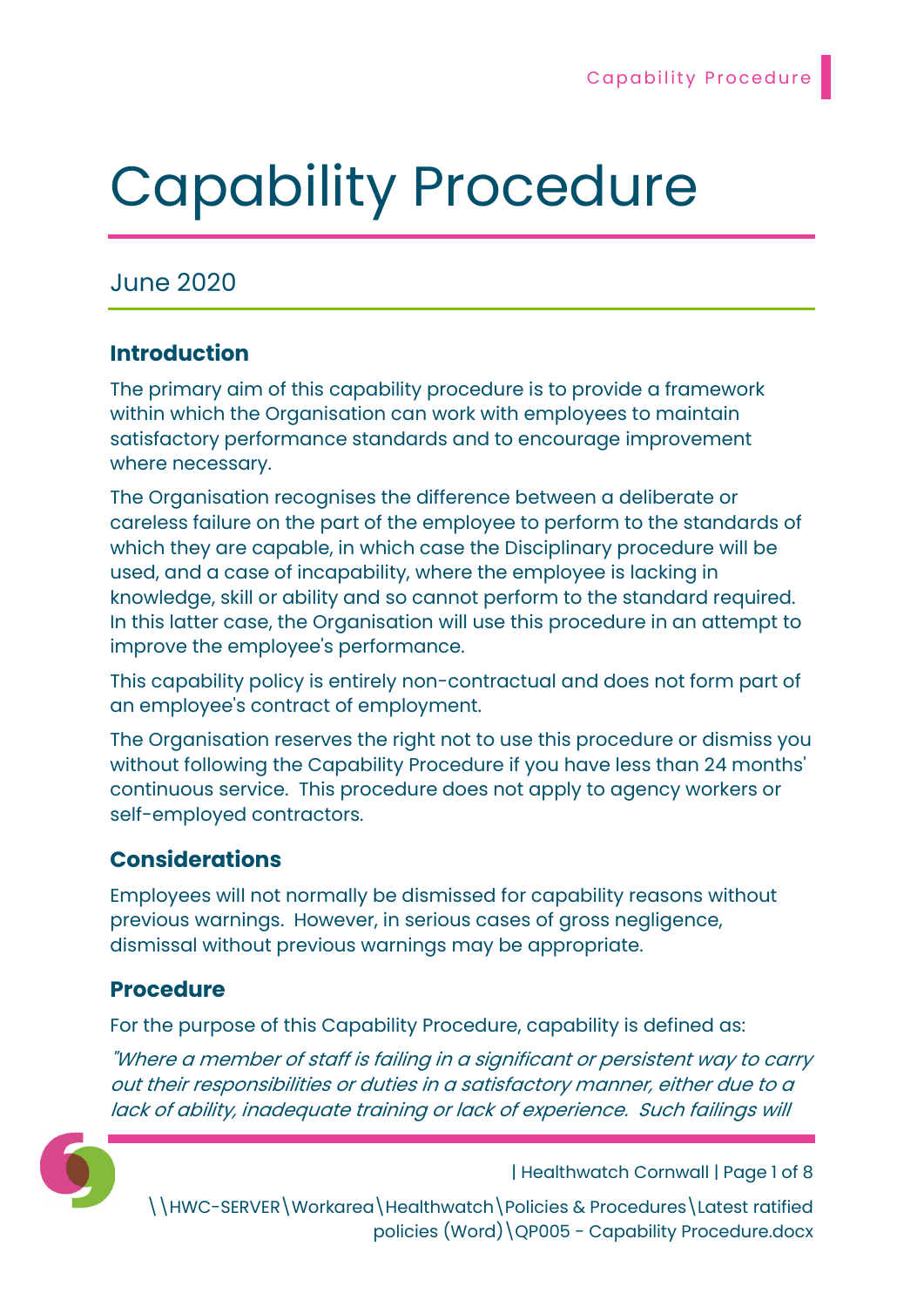be identified by use of the following procedures and steps taken to improve performance. Where such steps prove unsuccessful the member of staff may have their employment terminated on the grounds of incapability".

In the first instance, minor performance issues will be dealt with informally between the employee and their line manager as part of day-to-day management. Where appropriate, a note of any such informal discussions may be placed on the employee's personnel file.

Informal discussions will be held with a view to:

- Clarifying the required work standards and the level of performance expected of the employee
- Identifying areas of concern
- Establishing the likely causes of poor performance
- Identifying any training or supervision needs
- Setting targets for improvement and agreeing a timescale for review

In cases where informal discussion with the employee does not lead to a satisfactory improvement in performance, or where the performance issues are more serious, the following Capability Procedure will be used.

The process involved in information gathering will depend upon the circumstances but may involve reviewing the employee's personnel file, including appraisal records, gathering any relevant documents, monitoring work and, if appropriate, interviewing the employee and/or other individuals confidentially regarding work performance.

The Organisation will give consideration to whether the unsatisfactory performance is related to a disability or ongoing health related issues, and, if so, whether there are any reasonable adjustments that could be made to the requirements of the employee's job or other aspects of the working arrangements. The Organisation may also consider making adjustments to this procedure in appropriate cases. If employees wish to discuss or inform the Organisation of any medical conditions they consider relevant, they should initially discuss this with their line manager.

# Capability Meeting

If the Organisation considers that there are grounds for taking formal action over alleged poor performance/capability, the employee will be required to attend a capability meeting. The Organisation will notify the employee in writing of the concerns over performance and the basis for those concerns and will invite the employee to a capability meeting to



| Healthwatch Cornwall | Page 2 of 8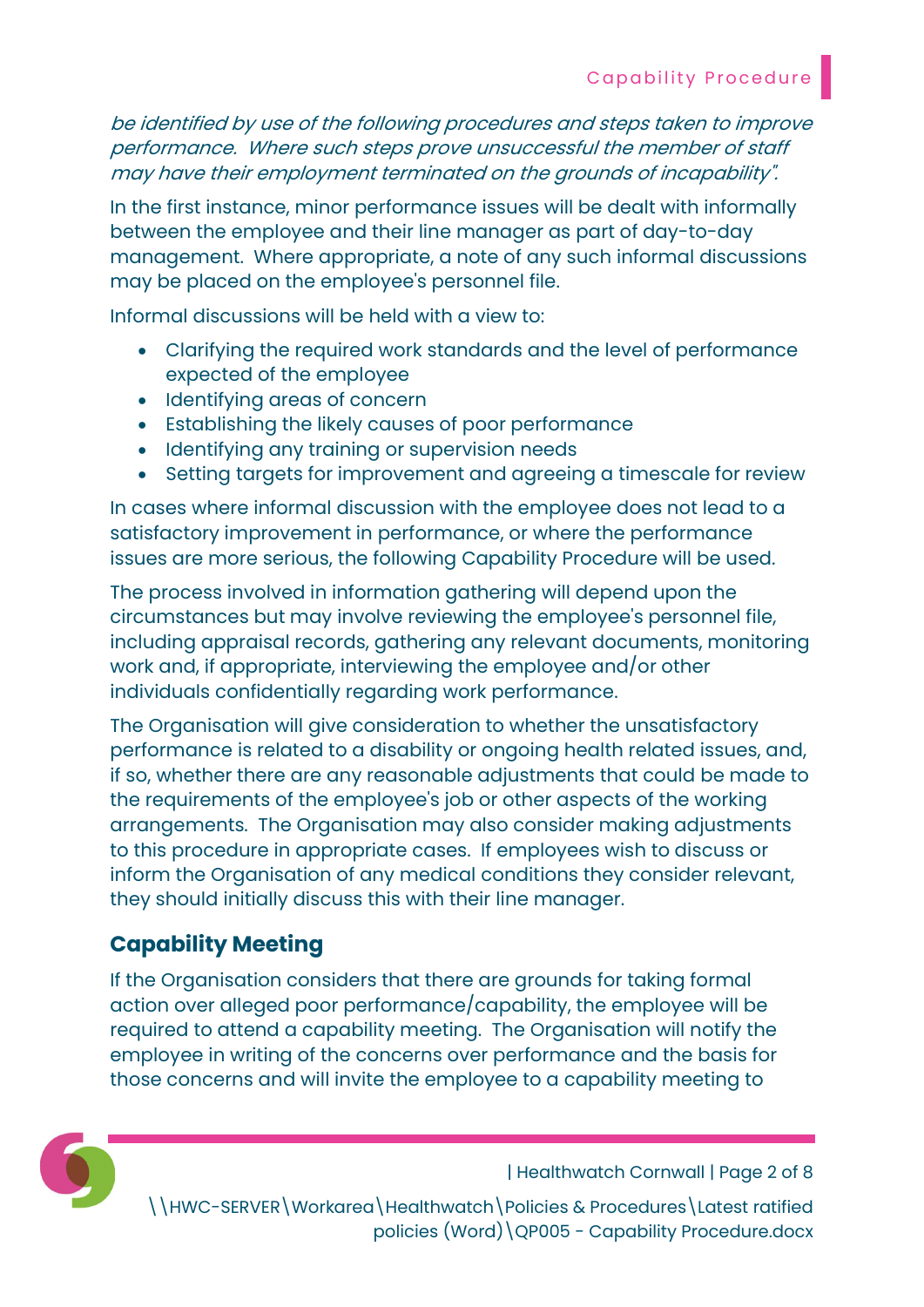discuss the matter. The Organisation will also include the following where appropriate:

- A summary of relevant information gathered
- A copy of any relevant documents which may be referred to at the capability meeting
- A copy of any relevant witness statements (except in circumstances where a witness's identity is to be kept confidential, in which case the employee will be provided with as much information as possible whilst maintaining confidentiality)
- A copy of the Capability Procedure

Having given the employee a reasonable opportunity to consider their response, (usually two to seven days) a formal capability meeting will then take place, conducted by a manager, at which the employee will be given the chance to state their case, accompanied if requested by a trade union official or a fellow employee of their choice (see later section).

The employee and their companion must take all reasonable steps to attend the meeting. Employees should inform the Organisation immediately if they or their companion cannot attend the meeting and the Organisation will usually arrange an alternative time. Failure to attend the meeting without good reason, or are persistently unable to attend, for example, for health reasons, the Organisation may have to make a decision based on the information available.

The purposes of the capability meeting include:

- To set out the required standards that the Organisation considers the employee has not met
- To establish the likely causes of poor performance (including any reasons why any measures taken so far have not led to the required improvement)
- To allow the employee the opportunity to explain the poor performance and to ask any relevant questions.

Except in the case where dismissal is proposed, the purposes of the capability meeting also include:

- To discuss measures, such as additional training or supervision, which may improve the employee's performance
- To set targets for improvement and to set a reasonable timescale for review (reflecting the circumstances of the case).



| Healthwatch Cornwall | Page 3 of 8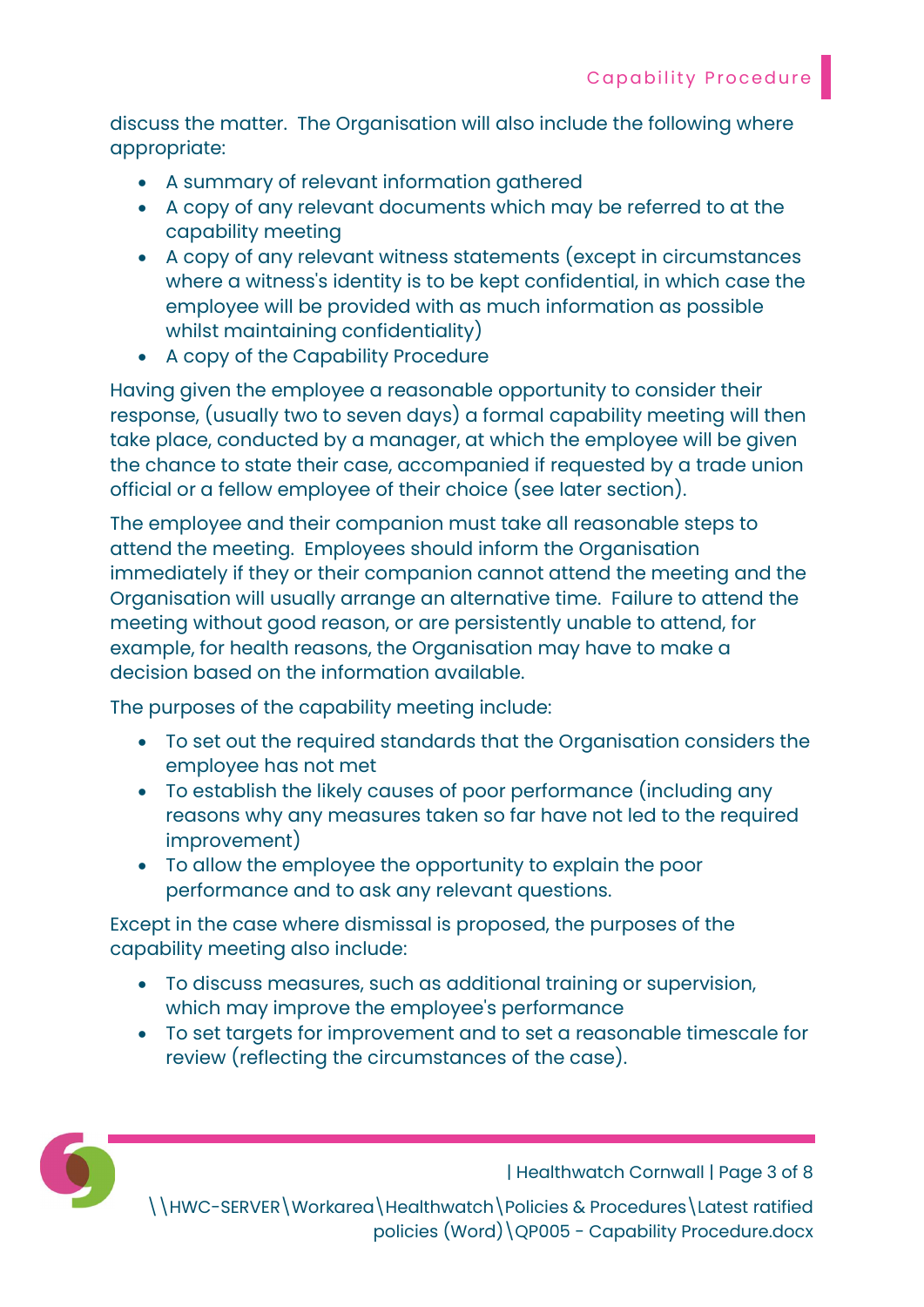In a case where dismissal is proposed, the purposes of the capability meeting also include:

- To establish whether there are any further steps that could reasonably be taken to rectify the employee's poor performance
- To establish whether there is any reasonable likelihood of the required standards of performance being met within a reasonable time
- To discuss whether there is any practical alternative to dismissal, such as redeployment to any suitable available job at the same or lower grade

The meeting may be adjourned to allow the Organisation to gather any further information. Employees will be given a reasonable opportunity to consider any new information obtained before the meeting is reconvened.

Following the Capability meeting (and any adjournments), if the Organisation decides that the employee's performance is unsatisfactory, the employee will be informed in writing of the decision in accordance with the stages set out below. Where possible the Organisation will also explain this information to the employee in person.

# Capability Warnings

#### Stage 1 Capability meeting: First written warning

If the Organisation decides performance is unsatisfactory the employee will be given a first written warning. This will set out the areas in which the employee has not met the required performance standards, targets for improvement, any measures, such as additional training or supervision, which will be taken with a view to improving the employee's performance, a timescale for review and the likely consequences of failing to improve to the required standards within the review period. The first written warning will be recorded and will normally remain active for six months, after which time it will be disregarded for the purposes of the capability procedure. However, the length appropriate for the warning to be active will depend on the circumstances and will be made clear to the employee. After the active warning period, the warning will remain permanently on the employee's personnel file, but will be disregarded in deciding the outcome of future capability proceedings.

The employee's performance will be monitored during the review period.



| Healthwatch Cornwall | Page 4 of 8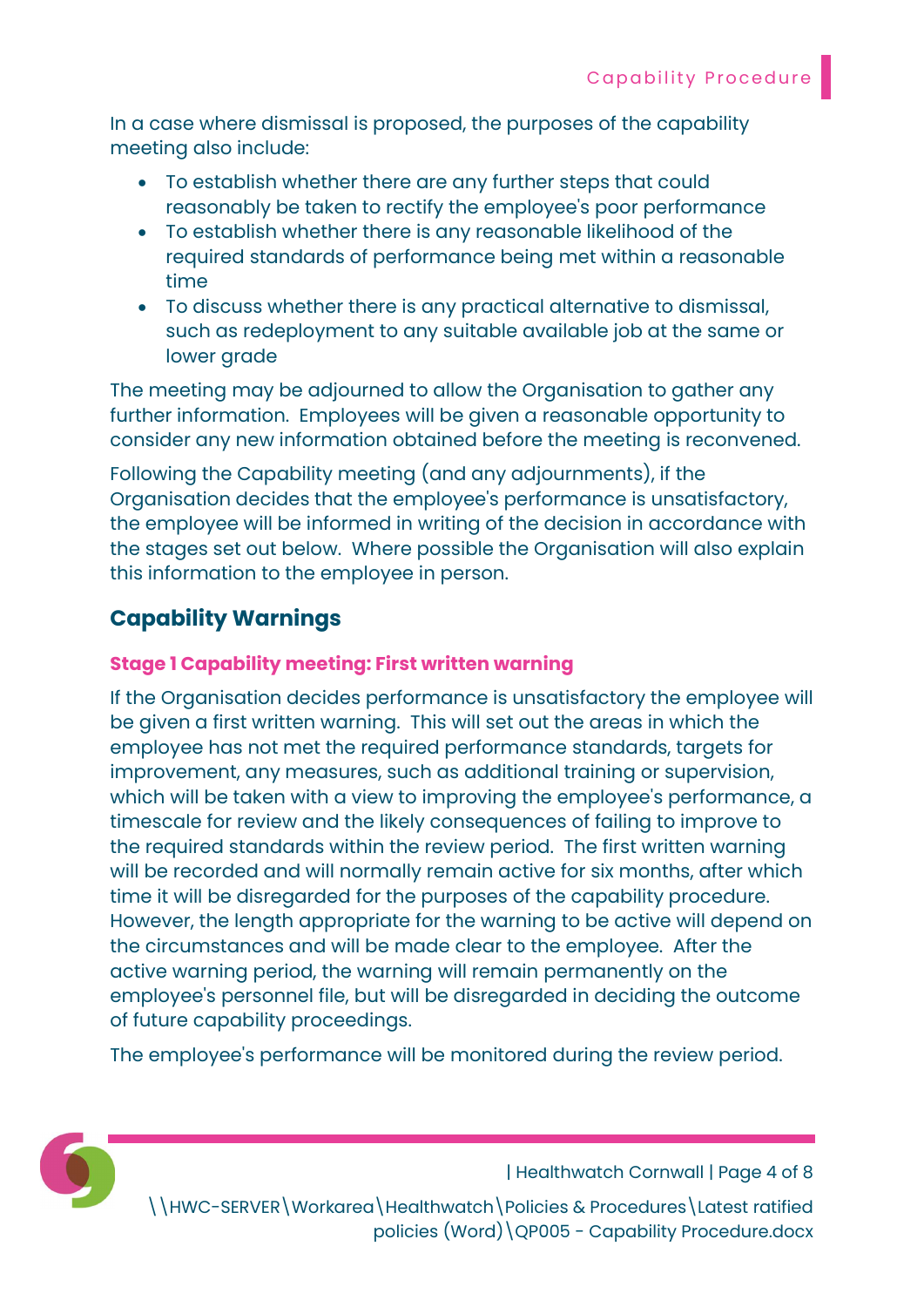If the Organisation is satisfied with the employee's performance, no further action will be taken.

If, however, the Organisation is not satisfied with the employee's performance, the matter may be progressed to Stage 2 or, if the Organisation feels that there has been a substantial but insufficient improvement, the review period may be extended.

#### Stage 2 Capability meeting: Final written warning

If failure to improve performance continues, the process set out in Stage 1 will be repeated. If the Organisation decides the employee's performance is unsatisfactory it will result in a final written warning being issues. The warning will set out the areas in which the employee has still not met the required performance standards, targets for improvement, any further measures, such as additional training or supervision, which will be taken with a view to improving the employee's performance, a further timescale for review and the likely consequences of failing to improve to the required standards within the further review period i.e. that dismissal will probably result. The final written warning will be recorded and will normally remain active for twelve months, after which time it will be disregarded for the purposes of the capability procedure. However, the length appropriate for the warning to be active will depend on the circumstances and will be made clear to the employee. After the active warning period, the warning will remain permanently on the employee's personnel file, but will be disregarded in deciding the outcome of future capability proceedings.

The employee's performance will again be monitored and, at the end of the further review period, the Organisation will write to the employee to advise them of the next steps. If the Organisation is satisfied with the employee's performance, no further action will be taken. If however, the Organisation is not satisfied with the employee's performance, the matter may be progressed to Stage 3, or if the Organisation feels that there has been a substantial but insufficient improvement, the review period may be extended.

#### Stage 3 Capability meeting: Dismissal

If failure to improve performance continues, the employee will be required to attend a Stage 3 capability meeting, and to be advised that the outcome of this meeting could be dismissal. If the Organisation determines that the employee has failed to improve performance in response to the procedure so far this will normally lead to dismissal with



| Healthwatch Cornwall | Page 5 of 8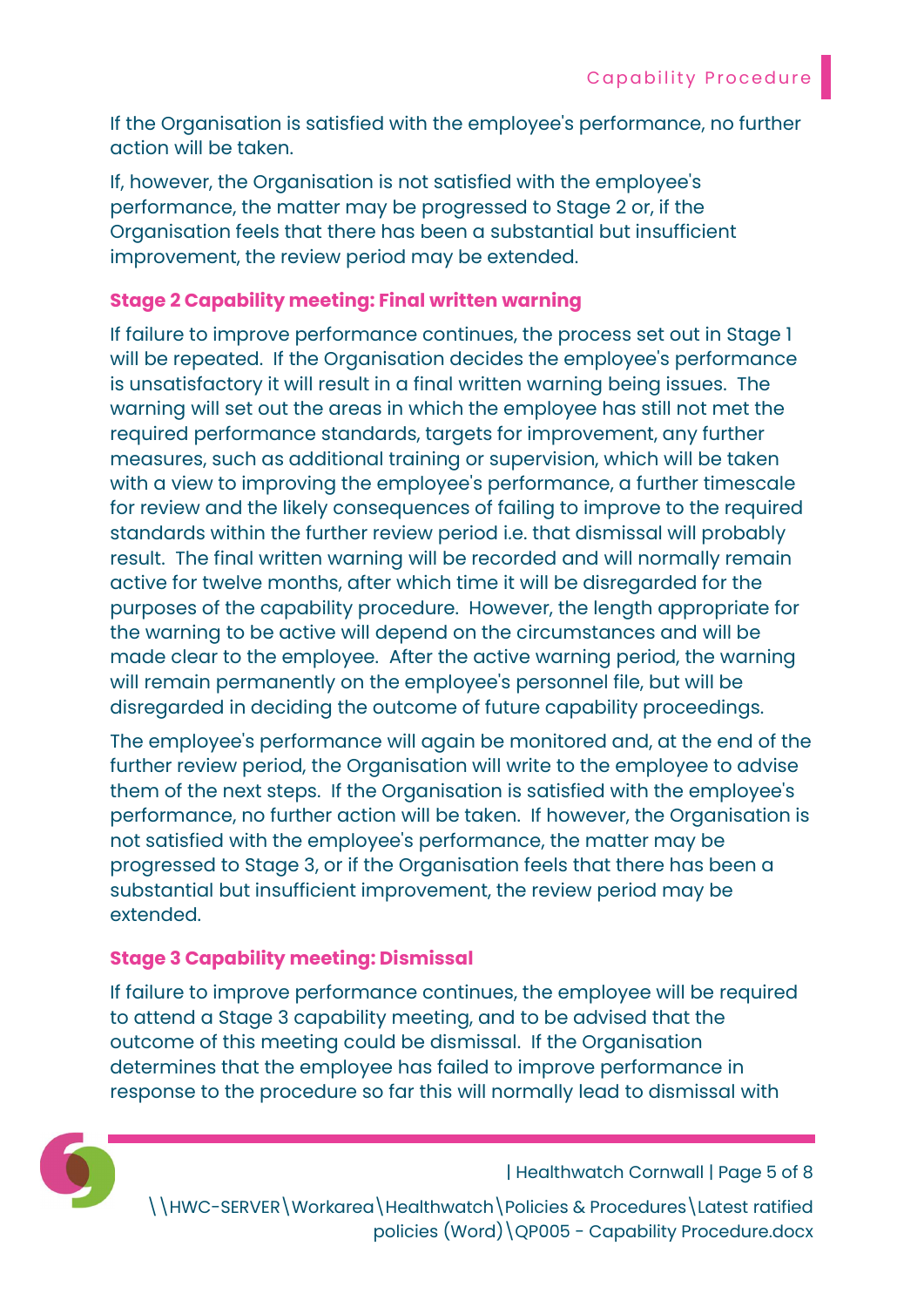appropriate notice or payment in lieu of notice, unless performance has been so negligent as to amount to gross misconduct.

A dismissal decision will only be made after the fullest possible investigation. The employee will be informed of the reasons for dismissal, the appropriate period of notice and the date on which their employment will terminate.

#### Alternative job roles and/or demotion

As an alternative to issuing a capability warning or as an alternative to dismissal, the Organisation may consider redeploying the employee, with their agreement, to another available job at the same or lower terms and conditions of employment, which is more suited to their abilities. This option will only apply if a suitable alternative job is available at the time the decision is made.

#### Right to be accompanied at capability meetings

Employees may bring a companion to any capability meeting or appeal meeting under this procedure. The companion may be either a trade union representative or fellow employee. Employees must advise the manager conducting the meeting who the chosen companion is, in good time before the meeting.

The companion may take a very active role in the meeting. The companion may make representations, ask questions and sum up the case. They may however, not be allowed to answer questions on the employee's behalf. Employees may confer privately with their companion at any time during the meeting.

A companion is allowed reasonable time off from duties without loss of pay, but no-one is obliged to act as a companion if they do not wish to do so.

If the choice of companion is unreasonable, the Organisation may require the employee to choose someone else, for example:

- If in the Organisation's opinion the companion may have a conflict of interest or may prejudice the meeting
- If the companion is unavailable at the time a meeting is scheduled and will not be available for more than five working days.



| Healthwatch Cornwall | Page 6 of 8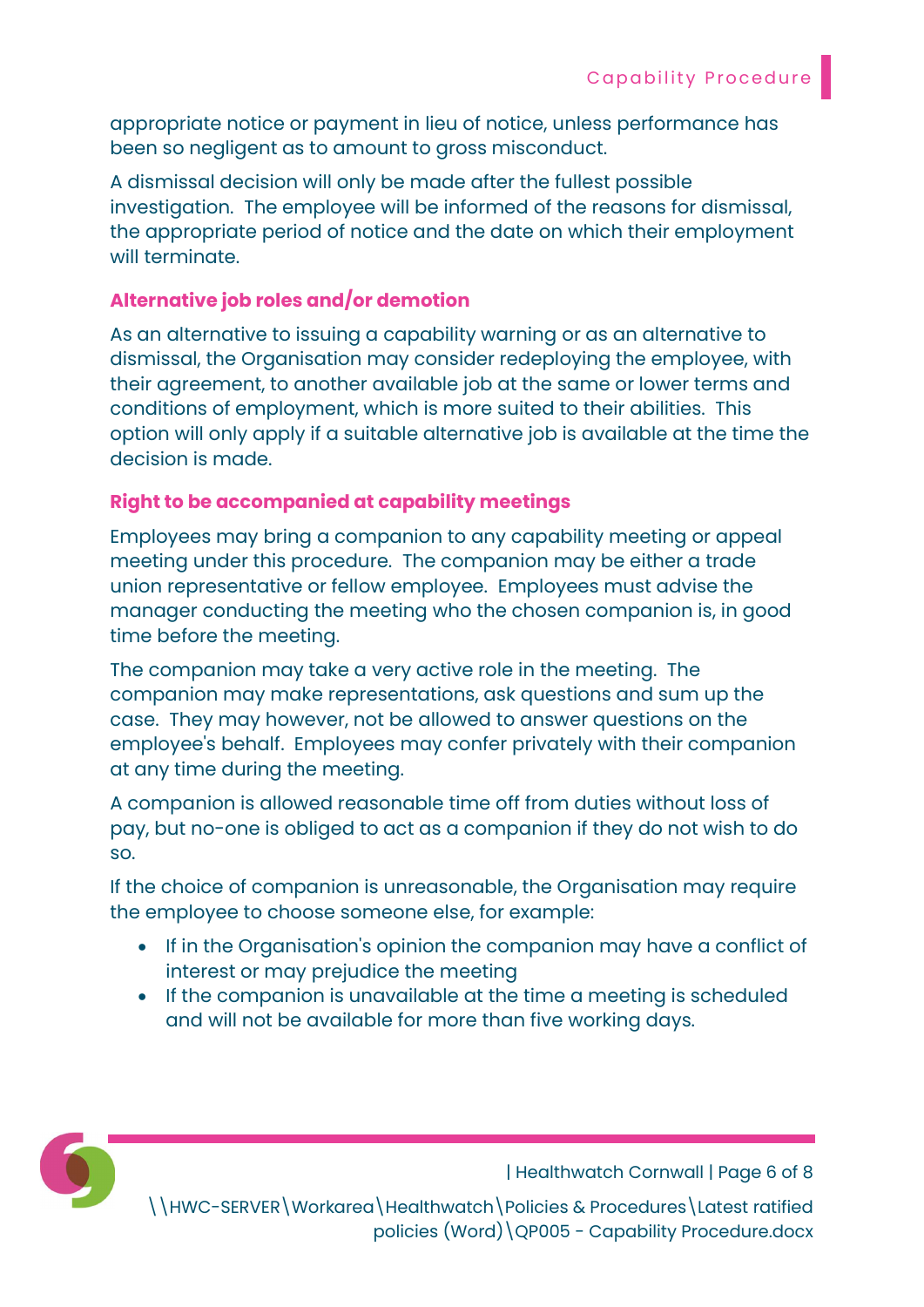# Appeals

If the employee wishes to appeal against the Organisation's decision, they can do so within five working days of the Organisation's decision. Appeals must be made in writing and state the grounds for appeal.

If employees raise any new matters in their appeal, the Organisation may need to carry out further investigation. If any new information comes to light, the Organisation will provide the employee with a summary, including, where appropriate, copies of additional relevant documents and witness statements. The employee will be given reasonable opportunity to consider this information before an appeal meeting.

The employee will be invited to attend an appeal meeting, which will be chaired by a member of the Board. In circumstances where this is not possible, all efforts will be made to ensure the situation is dealt with as impartially as possible.

The appeal meeting may be a complete re-hearing of the matter, or it may be a review of the fairness of the original decision in the light of the procedure that was followed and any new information that may have come to light. This will be at the Organisation's discretion depending on the circumstances of the case. At the appeal meeting, the employee will be given the chance to state their case and will have the right to be accompanied by a trade union official or a fellow employee of their choice (see previous section).

The appeal meeting may be adjourned to allow the Organisation to gather any further information. The employee will be given a reasonable opportunity to consider any new information obtained before the meeting is reconvened.

Following the capability appeal meeting (and any adjournments), the employee will be informed of the appeal decision in writing, which may:

- Confirm the original decision
- Revoke the original decision
- Substitute a different penalty

The Organisation will inform the employee in writing of the decision as soon as possible. Where possible, the Organisation will also explain the decision in person. The Organisations' decision on an appeal will be final.



| Healthwatch Cornwall | Page 7 of 8